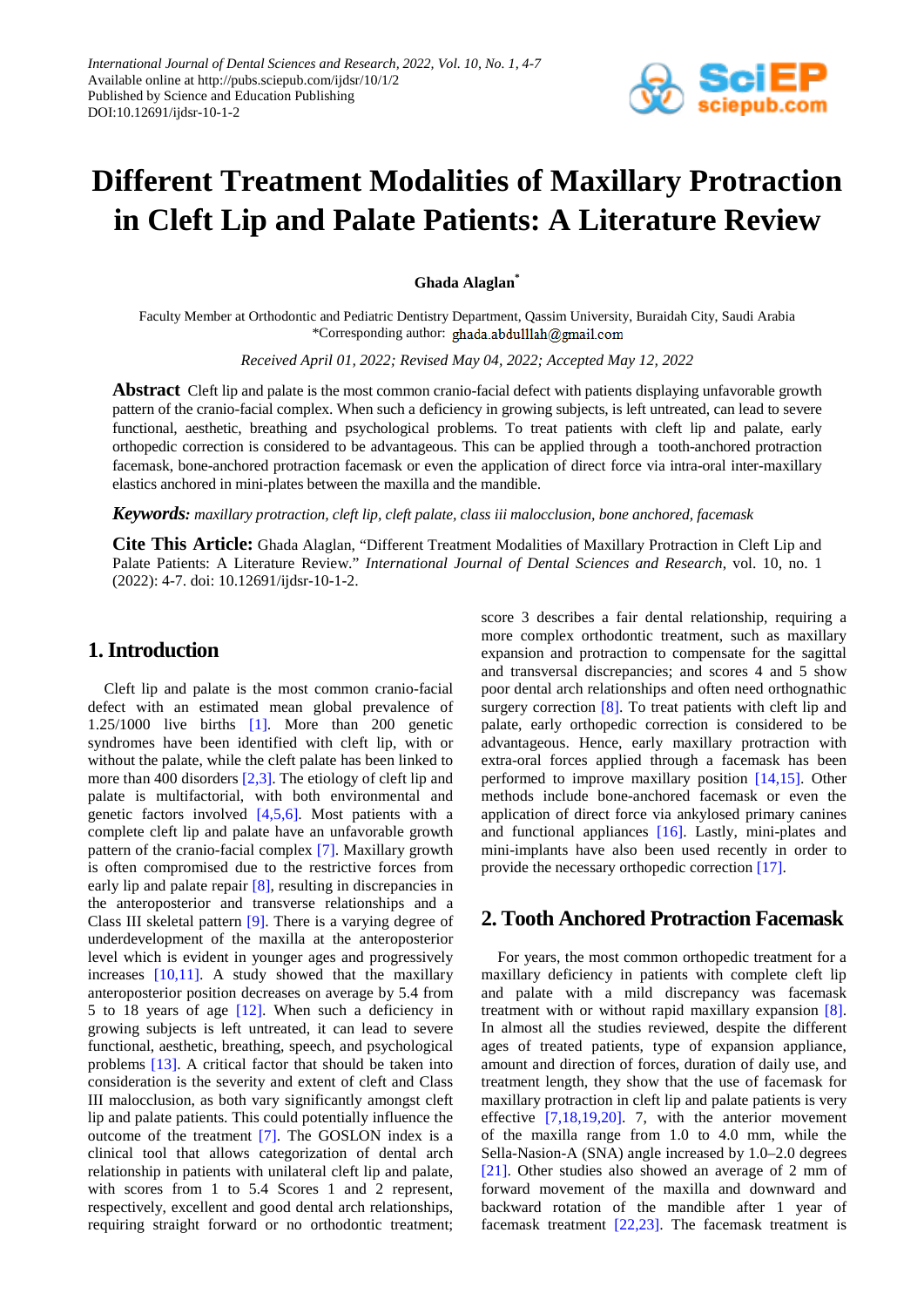most effective in a hypo-divergent growth pattern. Downward and forward movement of the maxilla, an increase in overjet, and a backward rotation of the mandible with increased anterior facial height have all been documented with facemask treatment [\[21\].](#page-2-12) Moreover, concerning force magnitude, direction, and duration for maxillary protraction facemask treatment, the evidence indicates the following parameters: 180–800 g force per side; force vector direction between 20 and 30 degrees below the occlusal plane or parallel to the occlusal plane; and duration from 10 to 24 hours of use per day [\[24\].](#page-2-14) Additionally, facemask wear heavily depends on patient compliance and is usually limited to 12–14 h/day due to the social barrier [\[25\].](#page-2-15)

Early treatment with a facemask creates a better basis for conventional orthodontic treatment during the permanent dentition period, ideally eliminating or reducing severe skeletal discrepancies. As far as patients' age is concerned, the best treatment timing for facemark treatment is when the patient is in the deciduous or early mixed dentition period, more favorable outcomes might be expected than in late mixed dentition [\[7,21\].](#page-2-3) When considering chronological age, several studies stated that facemask treatment is more effective before the age of 10 [\[20,26\].](#page-2-16) On the contrary, when treatment is started late when the patient is 9 years or older, the Sella-Nasion-A angle, showed little or no change [\[21\].](#page-2-12)

The addition of rapid maxillary expansion to disrupt the circum-maxillary sutural system enhanced the effect of the orthopedic facemask treatment and initiated downward and forward movement of the maxillary complex. Less dental compensations are demonstrated when a facemask is used in combination with a Hybrid Hyrax, a rapid palatal expansion appliance which is both tooth- and bone-borne [\[27\].](#page-3-0) The Alternate Rapid Maxillary Expansions and Constrictions protocol (Alt-RAMEC) that was proposed by Liou et al. [\[28,29,30\]](#page-3-1) showed favorable results in maxillary advancement.

In cleft lip and palate patients with Goslon rating of 4 and 5, greater amounts of maxillary protrusion are required, but since the facemask appliance is anchored in the teeth, orthopedic force is not transferred directly to the circum-maxillary sutures but directly or partially on the dentition, this leads to multiple side effects including dental compensations with proclination of the maxillary incisors and retroclination of the mandibular incisors. It also causes an increase in facial vertical dimension due to extrusion of the maxillary molars, counter-clockwise rotation of the palatal plane, and eventual clockwise rotation of the mandible with downward and backward movement of the chin. The reaction forces delivered by the chincup of the facemask also contribute to this effect [\[31,32\].](#page-3-2) To minimize the effect of a counter-clockwise rotation of the maxilla with the facemark treatment, the force was applied from the canine area rather than the molar area and at an angle of 30 degrees downward from the occlusal plane [\[21\].](#page-2-12)

### **3. Bone Anchored Protraction Facemask**

Over the past decade, new treatment protocols have been proposed to substitute conventional dental anchorage for maxillary protraction with a facemask in patients with clefts by using bone anchorage via mini-plate[s \[8\].](#page-2-4) 

Some of the investigators claimed that the infrazygomatic area could transfer the orthopedic force more effectively to the sutures than the lateral nasal wall and cause a slight tendency for counter-clockwise rotation of the naso-maxillary complex. In contrast, some of them suggest that the lateral nasal wall might be favorable to minimize the counter-clockwise rotation of the maxilla and the lateral nasal wall of the maxilla might be a proper site for mini-plate placement because it is anterior to the center of resistance of the naso-maxillary complex, allowing the force vector to be near the center of resistance. Therefore, changing the force application point to a more forward position and the force vector to a more downward direction might be recommended to minimize the unwanted counter-clockwise rotation tendency of the naso-maxillary comple[x \[21\].](#page-2-12)

A study compared bone-anchored and tooth-anchored facemask, they found that in all cases, there was significant forward displacement of the point A. Side effects such as proclination of the upper incisors, extrusion of the upper molars and clockwise rotations of the mandibular plane, were considered minimal in bone anchored facemark relative to that usually observed with conventional protraction facemask with tooth-borne anchorage [\[33\].](#page-3-3) 

#### **4. Bone Anchored Maxillary Protraction**

Bone-anchored maxillary protraction (BAMP) has been described by De Clerck et al. It is an alternative treatment modality that applies bone-borne orthopedic forces through intra-oral inter-maxillary elastics anchored in mini-plates between the maxilla and the mandible, thereby minimizing dentoalveolar compensations. This treatment stimulates more forward growth of the maxilla by opening the palato-maxillary suture and zygomatico-maxillary suture [\[17\].](#page-2-11)

It can be started in the late mixed or early permanent dentition [\[34\].](#page-3-4) 11 to 12 years is the optimum age to start the treatment, which is considered an advantage as the time of active growth is decreased after treatment and continuous orthodontic treatment is ensured when the treatment has started by then [\[13,32\].](#page-2-8) The treatment duration ranges from 7.9 to 18 months [\[13\].](#page-2-8)

Several studies have shown marked skeletal changes after BAMP treatment in Class III patients without oral clefts, with an average of 4 mm of maxillary protraction and an increase in the SNA angle of 4.5° to 7°, they also reported a slight decreases in the mandibular plane angle and the gonial angle. In addition, a slight posterior displacement of posterior ramus, condyles, and chin was observed associated with the posterior remodeling of the glenoid fossae [\[17,34,35\].](#page-2-11) Even though BAMP treatment showed impressive results in patients without clefts, the success of this treatment on patients with clefts was debatable, since their maxillary growth is under negative influences from the fibrous scar tissues [\[8\].](#page-2-4)

Recent studies have reported favorable outcomes on bone-anchored maxillary protraction treatment in growing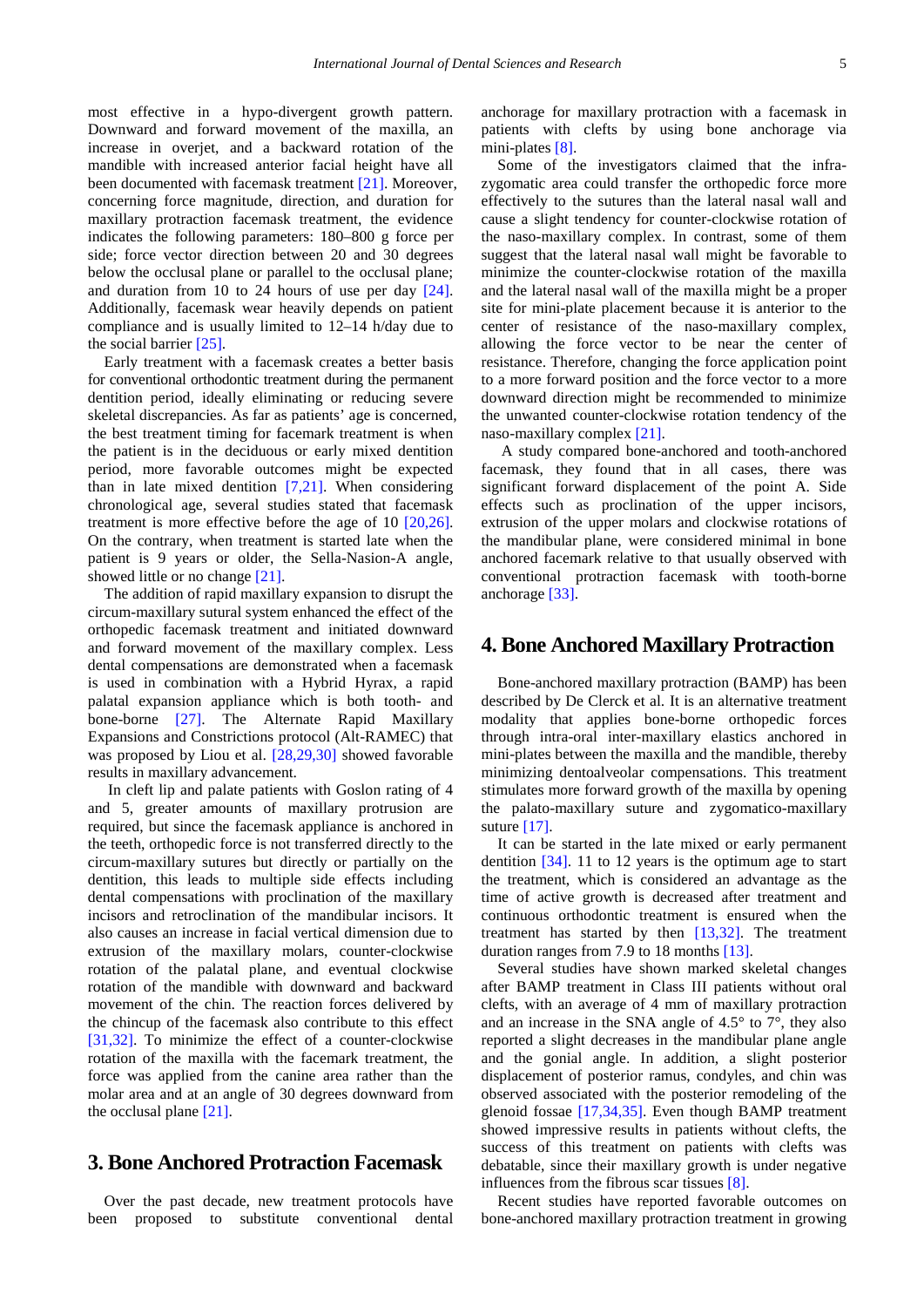cleft lip and palate patients with Class III malocclusion. Improvement was observed in facial aesthetics and convexity. Orthopedic changes were most significant at the zygomatic regions in a forward and outward direction, and at the maxillary complex in a forward direction. Sagittally, forward displacement of A point and limited forward displacement of B point contributed to the less concave profile and improvement of the Class III malocclusion [\[8,25,31,32\].](#page-2-4) Large variations were found regarding the effect of the treatment on individual subjects. For instance, the displacement of A-point has been observed to range from 0.8 mm to 6.5 mm. This could be due to zygomatic suture maturation, with more favorable outcomes reported for patients at an early stage of maturation [\[13,36\].](#page-2-8) In the vertical dimension, anterior rotation of the mandibular plane angle was observed. These changes can be explained by the significant gonial angle closure. Additionally, other vertical angular measurements, such as maxillary/mandibular plane angle and occlusal plane angle, showed a tendency for a greater decrease. The backward and upward force vector of Class III elastics applied to the anterior region of the mandibular body can explain the gonial angle closure. This light compression force applied by the elastics results in remolding of the condylar head and fossa, which reduces the gonial angle producing an effect of the mandible moving "backward" and "counter-clockwise" [\[13,31,32\].](#page-2-8) The gonial angle closure is not a clinical concern in patients with UCLP considering their predominant vertical growth pattern [\[32\].](#page-3-5)

The difference in long-term results and stability of facemask and BAMP treatment modalities remain debatable in cleft lip and palate patients [\[25\].](#page-2-15) Strain from scar tissues in the lip and palate is not eliminated by the orthopedic treatment, hindering the sagittal maxillary growth until the end of growth [\[32\].](#page-3-5) Some studies reported the potential to avoid orthognatic surgery. In others, maxillary protraction effect might have decreased the amount of surgical maxillary advancement that will be needed after growth [\[25\].](#page-2-15) The long-term stability of both treatments should be studied in the future.

### **5. Conclusion**

It can be concluded that even though all modalities induced maxillary sagittal growth, BAMP might have a promising effect as an alternative for face mask therapy in maxillary protraction of cleft lip and palate patients, with minimized dentoalveolar compensations and backward rotation of the mandible.

### **References**

- <span id="page-2-0"></span>[1] Mossey, P.A, Modell, B., "Epidemiology of oral clefts 2012: an international perspective," *Front Oral Biol,* 16: 1-18. 2012.
- <span id="page-2-1"></span>[2] Yu, W., Serrano, M., Miguel, S.S., Ruest, L.B., Svoboda, K.K., "Cleft lip and palate genetics and application in early embryological development," *Indian Journal of Plastic Surgery,*  42: 35-50. 2009.
- [3] Worley, M.L, Patel, K.G., Kilpatrick, L.A., "Cleft Lip and Palate," *Clin Perinatol,* 45(4): 661-678. 2018.
- <span id="page-2-2"></span>[4] Wong, F.K., Hagg, U., "An update on the aetiology of orofacial clefts," *Hong Kong Med J,* 10(5): 331-336. 2004.
- [5] Dixon, M.J., Marazita, M.L., Beaty, T.H., Murray, J.C., "Cleft lip and palate: understanding genetic and environmental influences," *Nat Rev Genet*. 12(3): 167-178. 2011.
- [6] Burg, M.L., Chai, Y., Yao, C.A., Magee, W., Figueiredo J.C., "Epidemiology, Etiology, and Treatment of Isolated Cleft Palate," *Front Physiol,* 7: 67. 2016.
- <span id="page-2-3"></span>[7] Palikaraki, G., Makrygiannakis, M.A., Zafeiriadis, A.A., et al., "The effect of facemask in patients with unilateral cleft lip and palate: a systematic review and meta-analysis," *Eur J Orthod,* 43(1): 69-79. 2021.
- <span id="page-2-4"></span>[8] Yatabe, M., Garib, D.G., Faco, R.A.S., et al., "Bone-anchored maxillary protraction therapy in patients with unilateral complete cleft lip and palate: 3-dimensional assessment of maxillary effects.," *Am J Orthod Dentofacial Orthop,* 152(3): 327-335. 2017.
- <span id="page-2-5"></span>[9] Capelozza Filho, L., Normando, A.D., da Silva Filho, O.G., "Isolated influences of lip and palate surgery on facial growth: comparison of operated and unoperated male adults with UCLP," *Cleft Palate Craniofac J,* 33(1): 51-56. 1996.
- <span id="page-2-6"></span>[10] Liao, Y.F., Mars, M., "Hard palate repair timing and facial growth in cleft lip and palate: a systematic review," *Cleft Palate Craniofac J,* 43(5): 563-570. 2006.
- [11] Liao, Y.F., Mars, M., "Long-term effects of clefts on craniofacial morphology in patients with unilateral cleft lip and palate," *Cleft Palate Craniofac J,* 42(6): 601-609. 2005.
- <span id="page-2-7"></span>[12] Semb, G., "A study of facial growth in patients with unilateral cleft lip and palate treated by the Oslo CLP Team," *Cleft Palate Craniofac J,* 28: 1-21. 1991.
- <span id="page-2-8"></span>[13] Steegman, R.M., Klein Meulekamp, A.F., Dieters, A., Jansma, J., van der Meer, W.J., Ren, Y., "Skeletal Changes in Growing Cleft Patients with Class III Malocclusion Treated with Bone Anchored Maxillary Protraction-A 3.5-Year Follow-Up," *J Clin Med*, 10(4): 750. 2021.
- <span id="page-2-9"></span>[14] Delaire, J., Verdon, P., Kenesi, M.C., "Extraorale Zugkraften mit Stirn-Kinn-Abstutzung zur Behandlung der Oberkieferdeformierungen als Folge von Lippen-Kiefer-Gaumenspalten," *Journal of Orofacial Orthopedics,* 34: 225-237. 1973.
- [15] Tindlund, R.S., Rygh, P., "Maxillary protraction: different effects on facial morphology in unilateral and bilateral cleft lip and palate patients," *Cleft Palate Craniofac J,* 30(2): 208-221. 1993.
- <span id="page-2-10"></span>[16] Toffol, L.D., Pavoni, C., Baccetti, T., Franchi, L., Cozza, P., "Orthopedic treatment outcomes in Class III malocclusion. A systematic review," *Angle Orthod,* 78(3): 561-573. 2008.
- <span id="page-2-11"></span>[17] De Clerck, H.J., Cornelis, M.A., Cevidanes, L.H., Heymann, G.C., Tulloch, C.J., "Orthopedic traction of the maxilla with miniplates: a new perspective for treatment of midface deficiency," *J Oral Maxillofac Surg*. 67(10): 2123-2129. 2009.
- [18] Keçik, D., "Evaluation of Protraction Face-Mask Therapy on the Craniofacial and Upper Airway Morphology in Unilateral Cleft Lip and Palate," *J Craniofac Surg*. 28(7): e627-e632. 2017.
- [19] Singla, S., Utreja, A., Singh, S.P., Suri, S., "Maxillary protraction by reverse headgear treatment in patients with unilateral cleft lip and palate: a cephalometric evaluation," *Journal of Cleft Lip and Palate Craniofacial Anomalies,* 5: 32-39. 2018.
- <span id="page-2-16"></span>[20] Zhang, Y., Jia, H., Fu, Z., et al., *Dentoskeletal effects of facemask therapy in skeletal Class III cleft patients with or without bone graft, Am J Orthod Dentofacial Orthop,* 153(4): 542-549. 2018.
- <span id="page-2-12"></span>[21] Dogan, S., "The effects of face mask therapy in cleft lip and palate patients," *Ann Maxillofac Surg,* 2(2): 116-20. 2012.
- <span id="page-2-13"></span>[22] Westwood, P.V., McNamara, J.A. Jr., Baccetti, T., Franchi, L., Sarver, D.M., "Long-term effects of Class III treatment with rapid maxillary expansion and facemask therapy followed by fixed appliances," *Am J Orthod Dentofacial Orthop,* 123: 306-20. 2003.
- [23] Baccetti, T., Reyes, B.C., McNamara, J.A.Jr., "Craniofacial changes in Class III malocclusion as related to skeletal and dental maturation," *Am J Orthod Dentofacial Orthop,* 132: 171. e1-12. 2007.
- <span id="page-2-14"></span>[24] Yepes, E., Quintero, P., Rueda, Z.V., Pedroza, A., "Optimal force for maxillary protraction facemask therapy in the early treatment of class III malocclusion," *Eur J Orthod,* 36(5): 586-594. 2014.
- <span id="page-2-15"></span>[25] Ren, Y., Steegman, R., Dieters, A., Jansma, J., Stamatakis, H., "Bone-anchored maxillary protraction in patients with unilateral complete cleft lip and palate and Class III malocclusion," *Clin Oral Investig,* 23(5): 2429-2441. 2019.
- [26] Mandall, N., Cousley, R., DiBiase, A., et al., "Early class III protraction facemask treatment reduces the need for orthognathic surgery: a multi-centre, two-arm parallel randomized, controlled trial," *J Orthod,* 43(3): 164-175. 2016.